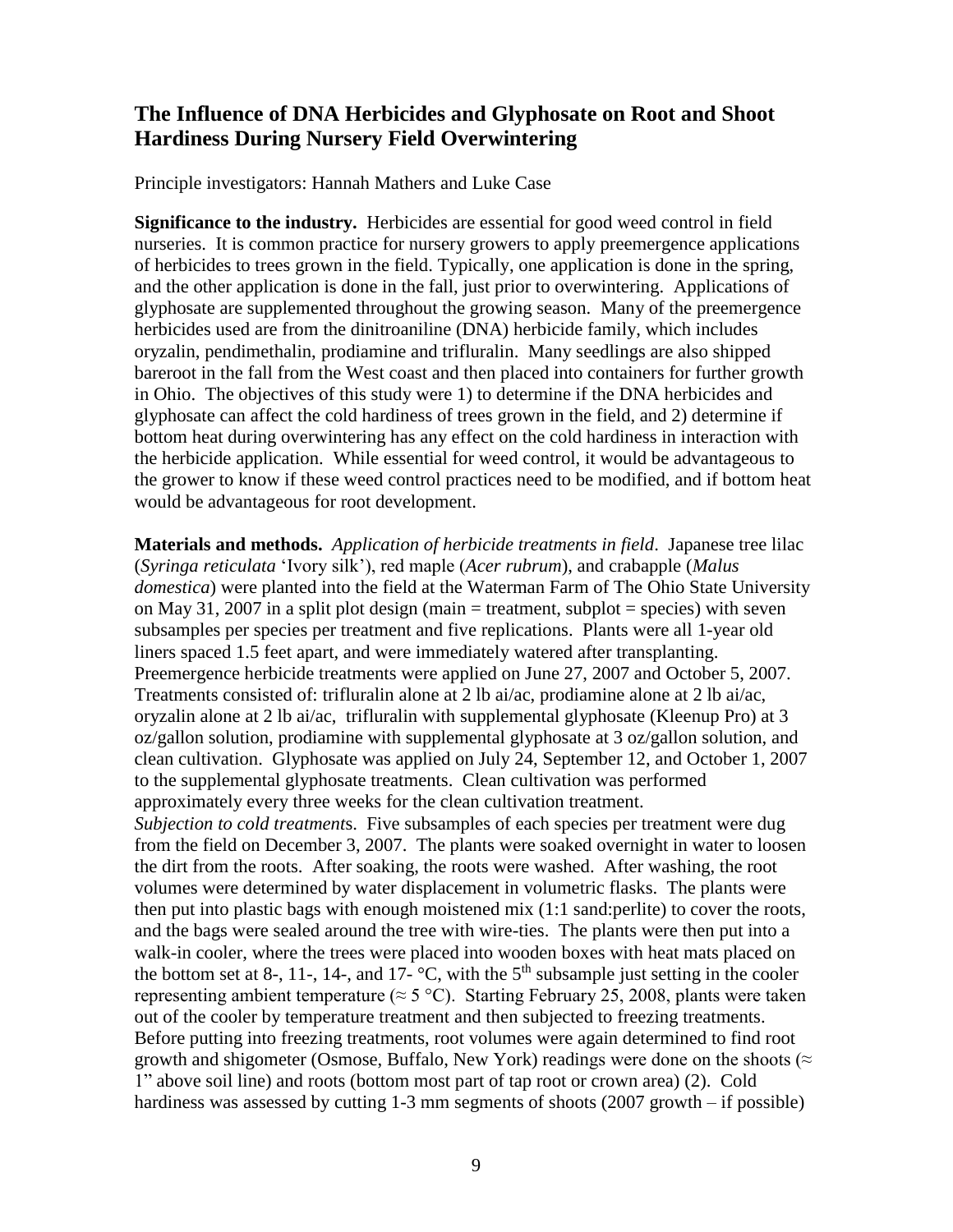and roots (roots nearest to tap root or crown) and putting 2-3 segments each into test tubes which were then put into an ultralow freezer. Temperatures for the cold treatments were: no freezing, -5, -10, -15, -20, and -25 °C. Immediately after segments were frozen to the predetermined level, 3 mL distilled water was added to each test tube, shaken overnight at 200 rpm and then an initial electrical conductivity (EC) was taken. After the initial EC was determined, tubes were autoclaved at 121 °C for 20 minutes and then shaken once again overnight at 200 rpm. A final Ec was then taken of each treatment and replicate. The initial EC was subtracted from the final Ec to find electrolyte leakage during freezing (2).

**Results and Discussion.** *EC – Roots*. Freezing temperature was significant for the three species tested, bottom heat temperature was significant for maple, and there was a two-way interaction of bottom heat  $\times$  freezing temperature for maple at the  $\alpha$  = 0.05 level (Table 1). Lilac had a p-value of 0.06 for the interaction of bottom heat  $\times$  freezing temperature. EC of crabapple roots became significantly different at -15 °C, and for maple and lilac, the EC became significantly different at -10 °C from the no freezing treatment (Table 2). *EC – Shoots*. Freezing temperature and bottom heat temperature were significant for maple and lilac for shoots, and there was a two-way interaction of bottom heat  $\times$  freezing temperature for maple at the  $\alpha$  = 0.05 level (Table 3). There were no significant differences in EC values for crabapple across any of the factors. Both maple and lilac shoots became significantly different at -15 °C from the no freezing treatment (Table 4). *Shigometer readings.* There were no differences between treatments for any of the parameters tested for shoots and roots (data not shown).

*Root volumes.* There were no differences in root volumes for maple; however, crabapple and lilac showed root growth differences across the bottom heat treatments (Table 5). Both crabapple and lilac showed the best root growth with a bottom heat of 14 °C. Crabapple also showed some root growth at 11- and 17- °C, but the lilac showed no root growth at the other temperatures.

It is well known that roots are less hardy than shoots, which this trial confirms. There were no effects of herbicide treatments, either as a main effect or as an interaction in this study, which leads to a conclusion of that there is no effect of the tested herbicides on the cold hardiness of crabapple, lilac, or maple. It has been found that at least some species do add root growth during overwintering (1, 2). However, very cold spells are common in the Northern U.S., and seeing how cold-air temperatures with bottom heat would interact would be beneficial for growers, especially in case of power outages. However, there was only one interaction, bottom heat  $\times$  cold hardiness for the maple for both roots and shoots (Table 1). In terms of root hardiness, maple roots grown in a bottom heat set at 11 °C were less hardy than the roots grown at the other temperatures (data not shown). In terms of shoot hardiness, the maples grown without bottom heat ( $\approx$ 5 °C) and those with bottom heat at 17 °C were more cold hardy than those grown in the other temperatures, especially those that had bottom heat of 11  $^{\circ}$ C (data not shown). Finding optimal bottom heat temperatures for tree species may help to increase growth during the growing season, and should be further studied.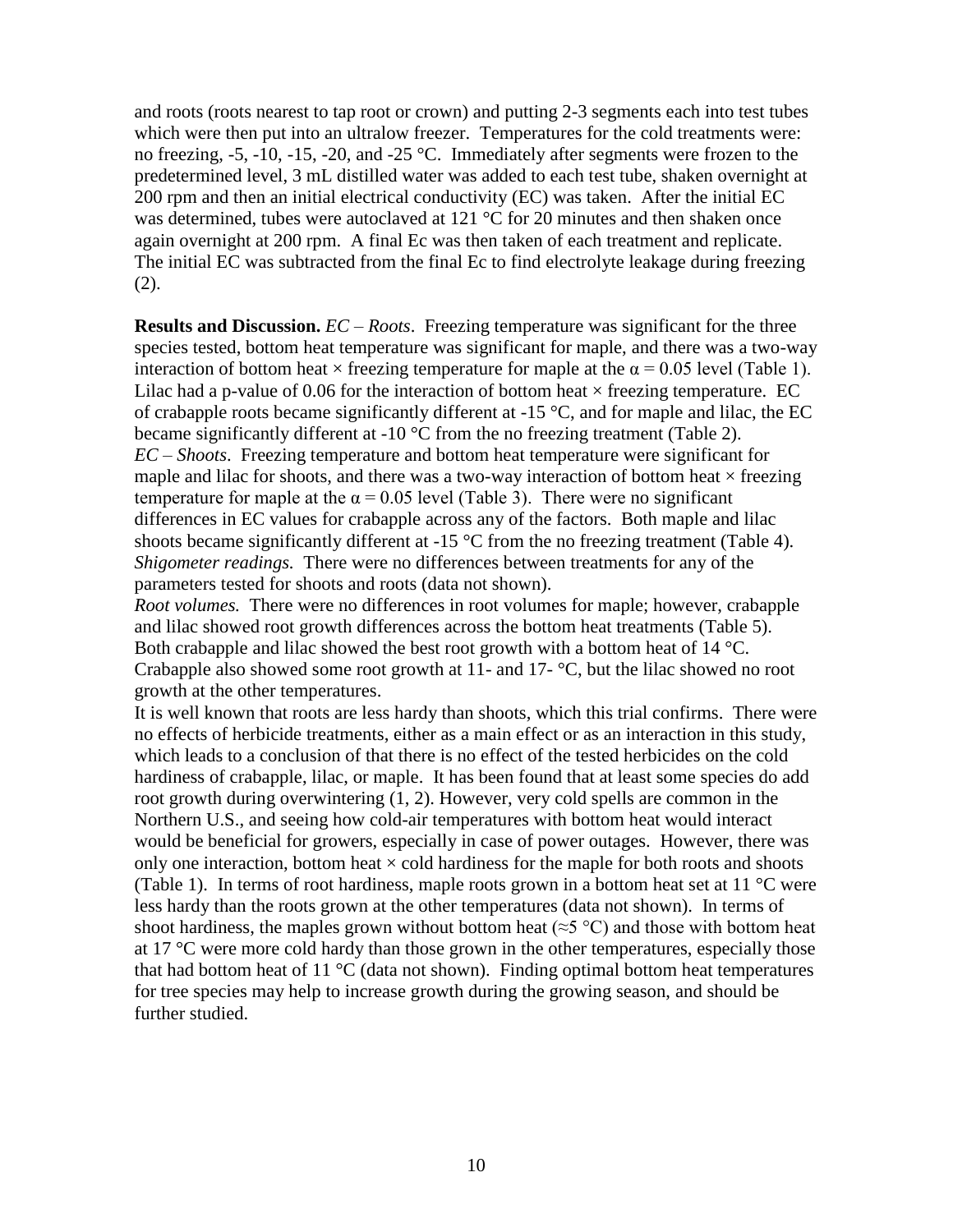## **Literature cited.**

Crider, F.J. 1928. Winter root growth of plants. Science. 68:403-404. Okie, W.R. and A.P. Nyczepir. 2004. Effect of winter root-zone temperature on root regeneration of peach rootstocks. HortScience. 39:1607-1610.

Table 1. P-values of main effects and 2 way interactions on shoot cold hardiness of (*Syringa reticulata* 'Ivory silk'), red maple (*Acer rubrum*), and crabapple (*Malus domestica*).

| $\mu$ and $\mu$ and $\mu$ and $\mu$ and $\mu$ and $\mu$ and $\mu$ and $\mu$ and $\mu$ and $\mu$ |                    |        |        |  |
|-------------------------------------------------------------------------------------------------|--------------------|--------|--------|--|
| Source                                                                                          | Crabapple<br>Maple |        | Lilac  |  |
| Herbicide treatment                                                                             | 0.1899             | 0.1117 | 0.1883 |  |
| <b>Bottom Temp</b>                                                                              | 0.4922             | 0.0018 | 0.1117 |  |
| Herbicide * Bottom                                                                              | 0.3269             | 0.5971 | 0.0134 |  |
| Freezing Temp                                                                                   | 0.0001             | 0.0001 | 0.0001 |  |
| Herbicide * Freezing                                                                            | 0.1172             | 0.897  | 0.4641 |  |
| Bottom * Freezing                                                                               | 0.1472             | 0.0100 | 0.0615 |  |
|                                                                                                 |                    |        |        |  |

Table 2. Electrical conductivity values of Japanese tree lilac (*Syringa reticulata* 'Ivory silk'), red maple (*Acer rubrum*), and crabapple (*Malus domestica*) roots after six different cold treatments.

| Freezing temperature | Crabapple   |   | Red Maple           |  | JapaneLilac |              |
|----------------------|-------------|---|---------------------|--|-------------|--------------|
| none                 | $0.23^{zy}$ | a | 0.17<br>a           |  | 0.23        | a            |
| $-5$ °C              | 0.2         | a | 0.17<br>a           |  | 0.23        | <sub>a</sub> |
| $-10$ °C             | 0.19        | a | 0.15<br>- b         |  | 0.13        | h.           |
| $-15$ °C             | 0.09        | b | 0.09<br>$\mathbf c$ |  | 0.12        | - b          |
| $-20$ °C             | 0.08        | b | 0.07<br>d           |  | 0.1         | <sub>c</sub> |
| -25 $C^\circ$        | 0.07        | b | 0.06<br>d           |  | 0.09        | c.           |

 $z =$  Electrical conductivities are expressed as millisiemens/cm

y = Values in the same column followed by the same letter are not significantly different based on lsmeans ( $\alpha$  = 0.05)

Table 3. P-values of main effects and 2 way interactions on root cold hardiness of three tree species.

| Toot cold hardliness of three free species. |           |        |        |  |
|---------------------------------------------|-----------|--------|--------|--|
| Source                                      | Crabapple | Maple  | Lilac  |  |
| Herbicide treatment                         | 0.3909    | 0.5072 | 0.3325 |  |
| <b>Bottom Temp</b>                          | 0.1564    | 0.0018 | 0.0106 |  |
| Herbicide * Bottom                          | 0.5495    | 0.8514 | 0.2577 |  |
| Freezing Temp                               | 0.9003    | 0.0001 | 0.0001 |  |
| Herbicide * Freezing                        | 0.4414    | 0.7139 | 0.2007 |  |
| Bottom * Freezing                           | 0.3613    | 0.0100 | 0.8009 |  |